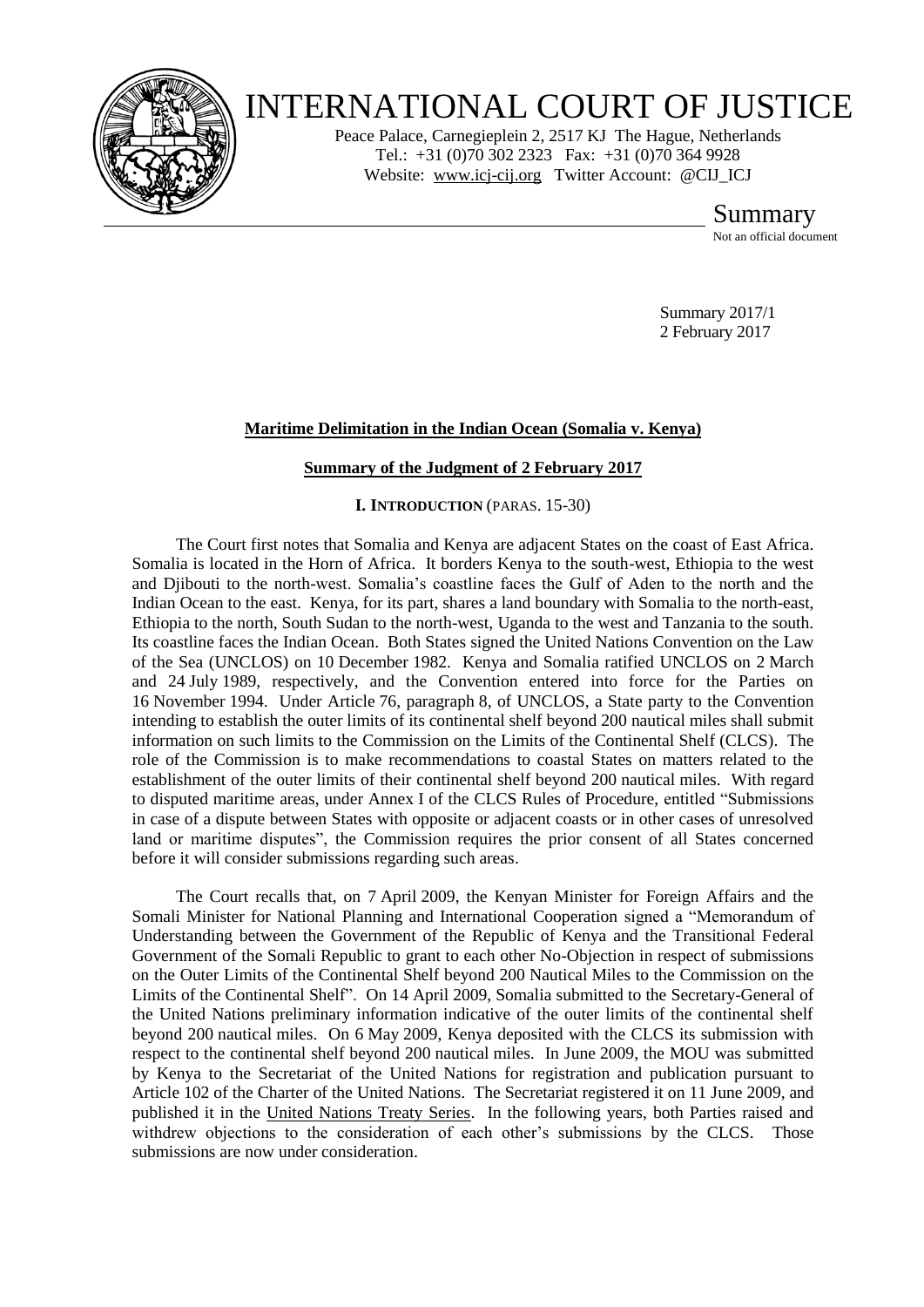On 28 August 2014, Somalia instituted proceedings against Kenya before the Court, requesting the latter to determine, on the basis of international law, the complete course of the single maritime boundary dividing all the maritime areas appertaining to Somalia and to Kenya in the Indian Ocean, including the continental shelf beyond 200 nautical miles. As basis for the Court's jurisdiction, Somalia invoked the declarations recognizing the Court's jurisdiction as compulsory made by the two States. Kenya, however, raised two preliminary objections: one concerning the jurisdiction of the Court, the other the admissibility of the Application.

## **II. THE FIRST PRELIMINARY OBJECTION: THE JURISDICTION OF THE COURT** (PARAS. 31-134)

In its first preliminary objection, Kenya argues that the Court lacks jurisdiction to entertain the present case as a result of one of the reservations to its declaration accepting the compulsory jurisdiction of the Court, which excludes disputes in regard to which the parties have agreed "to have recourse to some other method or methods of settlement". It asserts that the MOU constitutes an agreement to have recourse to another method of settlement. It adds that the relevant provisions of UNCLOS on dispute settlement also amount to an agreement on the method of settlement.

The Court first considers the MOU and whether that instrument falls within the scope of Kenya's reservation. It begins by examining the legal status of the MOU under international law. It explains that should it find the MOU valid, the Court will embark on its interpretation and outline what effects, if any, the MOU has in respect of the jurisdiction of the Court in this case. If the Court reaches the conclusion that the MOU does not render Kenya's reservation to its optional clause declaration under Article 36, paragraph 2, of the Court's Statute applicable in the present case, it will then address Kenya's submission that the case falls outside the Court's jurisdiction because of the provisions of Part XV of UNCLOS.

## **A. The Memorandum of Understanding** (paras. 36-106)

## **1. The legal status of the MOU under international law** (paras. 36-50)

The Court considers that in order to determine whether the MOU has any effect with respect to its jurisdiction, it is appropriate first to address the issue whether the MOU constitutes a treaty in force between the Parties.

Under the customary international law of treaties, which is applicable in this case since neither Somalia nor Kenya is a party to the 1969 Vienna Convention on the Law of Treaties, an international agreement concluded between States in written form and governed by international law constitutes a treaty. The MOU is a written document, in which the Parties record their agreement on certain points governed by international law. The inclusion of a provision addressing the entry into force of the MOU is indicative of the instrument's binding character. Kenya considered the MOU to be a treaty, having requested its registration in accordance with Article 102 of the Charter of the United Nations, and Somalia did not protest that registration until almost five years thereafter. Furthermore, it is clear from the actual terms of the MOU, which make express provision for it to enter into force upon signature, and the terms of the authorization given to the Somali Minister, that this signature expressed Somalia's consent to be bound by the MOU under international law. The Court concludes that the MOU is a valid treaty that entered into force upon signature and is binding on the Parties under international law.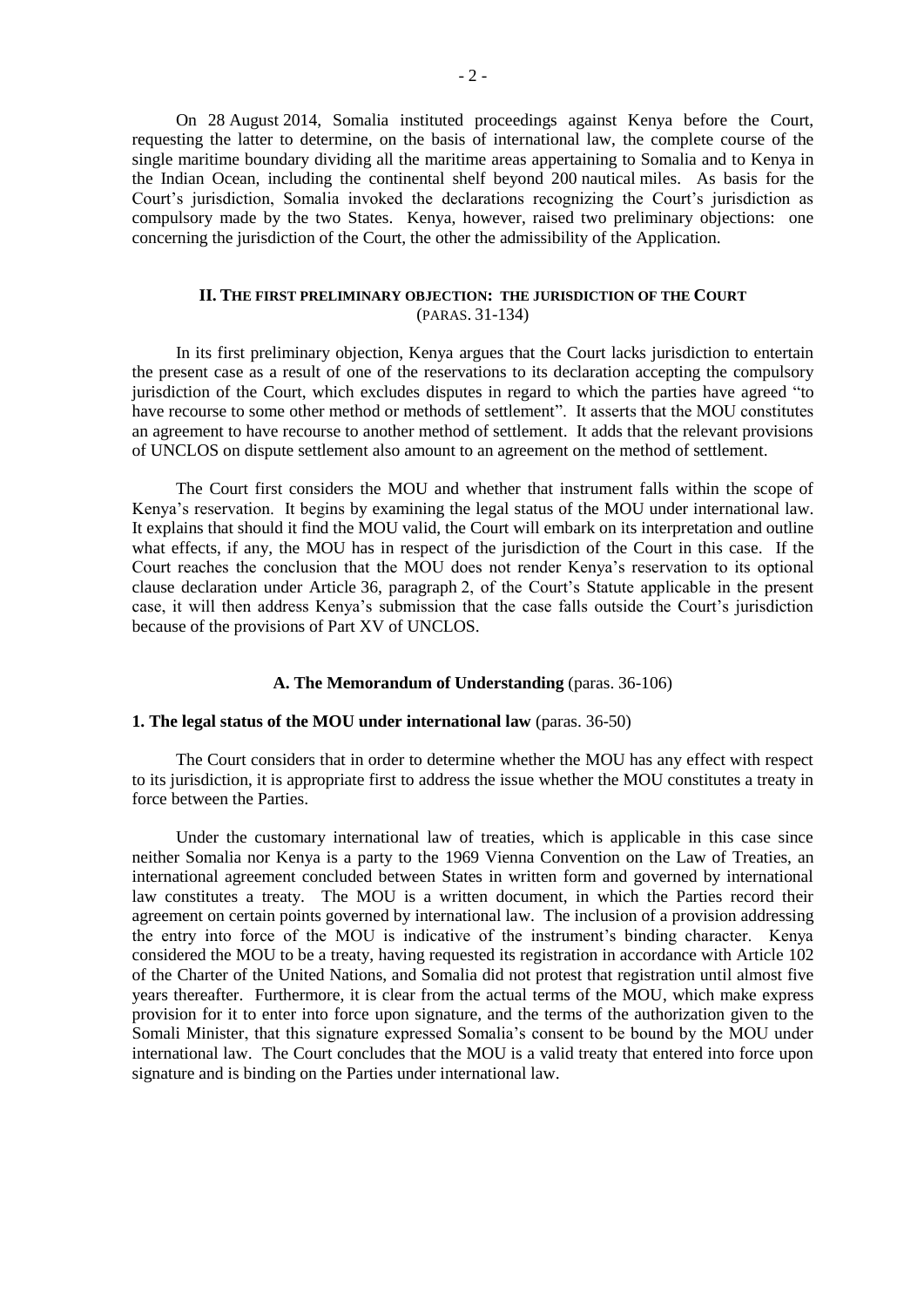#### **2. The interpretation of the MOU** (paras. 51-105)

The Court turns to the interpretation of the MOU. This instrument consists of seven paragraphs, which are unnumbered. In order to facilitate references to the paragraphs, the Court considered it convenient to insert numbering in its analysis.

In interpreting the MOU, the Court applies the rules on interpretation to be found in Articles 31 and 32 of the Vienna Convention, which it has consistently considered to be reflective of customary international law. Article 31, paragraph 1, of the Vienna Convention provides that "[a] treaty shall be interpreted in good faith in accordance with the ordinary meaning to be given to the terms of the treaty in their context and in the light of its object and purpose". These elements of interpretation — ordinary meaning, context and object and purpose — are to be considered as a whole. Paragraph 2 of Article 31 sets out what is to be regarded as context. Article 31, paragraph 3, provides that there shall be taken into account, together with the context, any subsequent agreement between the parties regarding the interpretation or application of the treaty, any subsequent practice which establishes such an agreement, and any relevant rules of international law applicable in the relations between the parties.

The sixth paragraph of the MOU is at the heart of the first preliminary objection under consideration. It is, however, difficult to understand that paragraph without a prior analysis of the text of the MOU as a whole, which provides the context in which any particular paragraph should be interpreted and gives insight into the object and purpose of the MOU. The Court therefore proceeds first of all to such an analysis, before examining the sixth paragraph.

The Court observes that the title of the MOU and its first five paragraphs indicate the purpose of ensuring that the CLCS could proceed to consider submissions made by Somalia and Kenya regarding the outer limits of the continental shelf beyond 200 nautical miles, and to issue recommendations thereon, notwithstanding the existence of a maritime dispute between the two States, thus preserving the distinction between the ultimate delimitation of the maritime boundary and the CLCS process leading to delineation. The sixth paragraph, on which the Parties' arguments focused in particular since Kenya contends that it contains the agreed dispute settlement method regarding the Parties' maritime boundary, provides that delimitation in the disputed areas "shall be agreed between the two coastal States on the basis of international law after the Commission has concluded its examination of the separate submissions made by each of the two coastal States and made its recommendations . . .". The question for the Court is whether the Parties, in that sixth paragraph, agreed on a method of settlement of their delimitation dispute other than by way of proceedings before the Court, and agreed to wait for the CLCS's recommendations before any such settlement could be reached.

The subject-matter of the sixth paragraph of the MOU relates to "[t]he delimitation of maritime boundaries in the areas under dispute, including the delimitation of the continental shelf beyond 200 nautical miles . . .". The use of the word "including" implies that the Parties intended something more to be encompassed by delimitation in "the areas under dispute" than delimitation in respect of the continental shelf beyond 200 nautical miles. The Parties have explicitly given a meaning to the term the "area under dispute" as the area in which the claims of the two Parties to the continental shelf overlap, without differentiating between the shelf within and beyond 200 nautical miles. In addition, the text as a whole makes it apparent that the MOU was concerned, in so far as it addressed delimitation, solely with the area of the continental shelf, both within and beyond 200 nautical miles from the two States' respective coasts. The sixth paragraph therefore relates only to delimitation of the continental shelf, "including the delimitation of the continental shelf beyond 200 nautical miles", and not to delimitation of the territorial sea, nor to delimitation of the exclusive economic zone. Accordingly, even if, as Kenya suggests, that paragraph sets out a method of settlement of the Parties' maritime boundary dispute, it would only apply to their continental shelf boundary, and not to the boundaries of other maritime zones.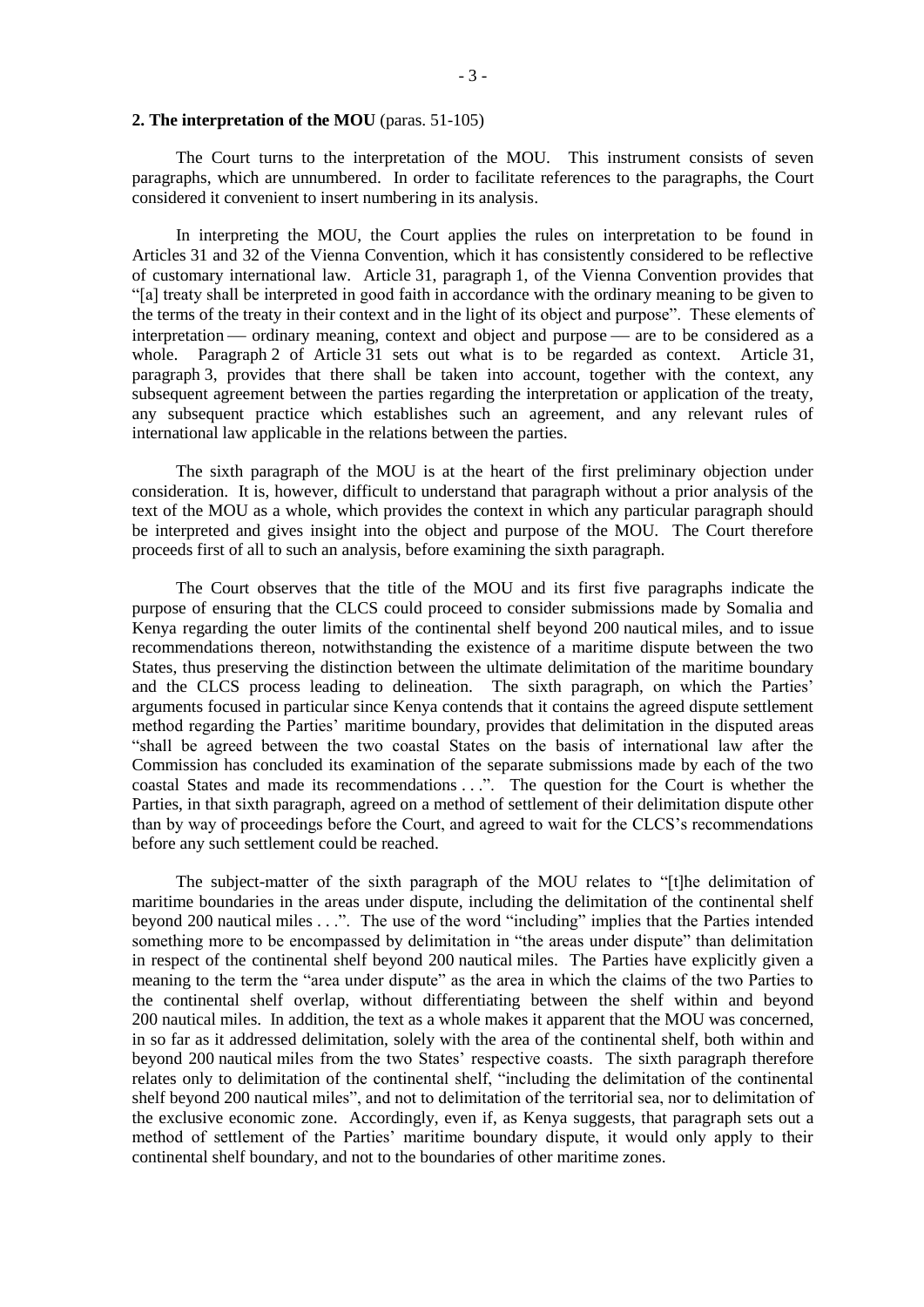The Court turns to the question of whether the sixth paragraph, by providing that the delimitation of the continental shelf between the Parties "shall be agreed . . . on the basis of international law after the Commission has concluded its examination of [their] separate submissions . . . and made its recommendations . . .", sets out a method of settlement of the Parties' maritime boundary dispute with respect to that area.

The Court recalls that, according to the applicable rule of customary international law, the sixth paragraph of the MOU must be interpreted in good faith in accordance with the ordinary meaning given to its terms in their context and in light of the object and purpose of the MOU. Pursuant to Article 31, paragraph 3 (c) of the Vienna Convention, "[a]ny relevant rules of international law applicable in the relations between the parties" should be taken into account, together with the context. In this case, both Somalia and Kenya are parties to UNCLOS, which is expressly mentioned in the MOU. UNCLOS therefore contains such relevant rules. Moreover, given that the sixth paragraph of the MOU concerns the delimitation of the continental shelf, Article 83 of UNCLOS, entitled "Delimitation of the continental shelf between States with opposite or adjacent coasts", is particularly relevant.

The Court considers that it is reasonable to read the sixth paragraph of the MOU in light of Article 83, paragraph 1, of UNCLOS. In that context, the reference to delimitation being undertaken by agreement on the basis of international law, which is common to the two provisions, is not prescriptive of the method of dispute settlement to be followed and does not preclude recourse to dispute settlement procedures in case agreement could not be reached. The sixth paragraph of the MOU goes beyond the wording of Article 83, paragraph 1, by inclusion of the second part of the clause under consideration, providing that "delimitation . . . shall be agreed . . . after the Commission has concluded its examination . . . and made its recommendations . . .". It is clear from the case file that Kenya did not consider itself bound by the wording of the sixth paragraph to wait for the CLCS's recommendations before engaging in negotiations on maritime delimitation, or even reaching agreements thereon, and could at least commence the process of delimitation before that of delineation was complete. However, Kenya has advanced the argument that negotiations on maritime delimitation could not be finalized and, therefore, that no final agreement could be reached, until after the recommendations of the CLCS had been received. It may be the case that, as the Parties agree, the endpoint of their maritime boundary in the area beyond 200 nautical miles cannot be definitively determined until after the CLCS's recommendations have been received and the outer limits of the continental shelf beyond 200 nautical miles established on the basis of those recommendations. This is consistent with Article 76, paragraph 8, of UNCLOS. A lack of certainty regarding the outer limits of the continental shelf, and thus the precise location of the endpoint of a given boundary in the area beyond 200 nautical miles, does not, however, necessarily prevent either the States concerned or the Court from undertaking the delimitation of the boundary in appropriate circumstances before the CLCS has made its recommendations.

The Court does not consider that the sixth paragraph of the MOU can be interpreted as precluding the Parties from reaching an agreement on their maritime boundary, or either of them from resorting to dispute settlement procedures regarding their maritime boundary dispute, before receipt of the CLCS's recommendations. The Parties could have reached an agreement on their maritime boundary at any time by mutual consent. Moreover, read in light of Article 83, paragraph 1, of UNCLOS, the use of the phrase "shall be agreed" in the sixth paragraph does not mean that the Parties have an obligation to conclude an agreement on a continental shelf boundary; it rather means that the Parties are under an obligation to engage in negotiations in good faith with a view to reaching an agreement. The Parties agree that the sixth paragraph did not prevent them from engaging in such negotiations before receipt of the CLCS's recommendations. There is no temporal restriction contained in the sixth paragraph on fulfilling this obligation to negotiate. The fact that the Parties set an objective as to the time for concluding an agreement does not, given that this paragraph is not prescriptive of a method of settlement to be followed, prevent a Party from resorting to dispute settlement procedures prior to receiving the recommendations of the CLCS.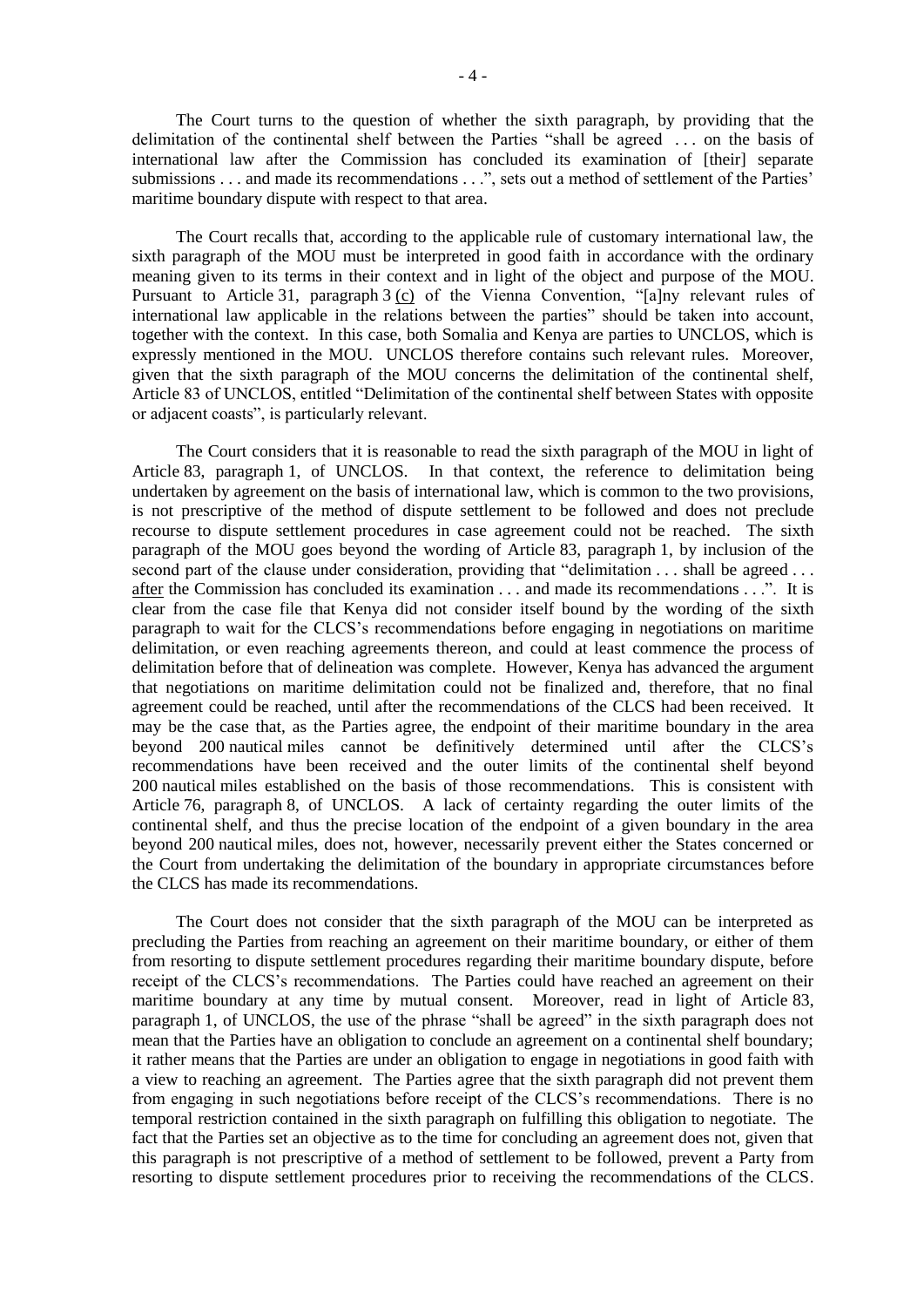Furthermore, both Somalia and Kenya are parties to UNCLOS, which contains in Part XV comprehensive provisions for dispute resolution, and both States have optional clause declarations in force. The Court does not consider that, in the absence of express language to that effect, the Parties can be taken to have excluded recourse to such procedures until after receipt of the CLCS's recommendations. Finally, the MOU repeatedly indicates that the CLCS process leading to delineation is to be without prejudice to delimitation, treating the two as distinct.

In summary, the Court observes the following in respect of the interpretation of the MOU. First, its object and purpose was to constitute a no-objection agreement, enabling the CLCS to make recommendations notwithstanding the existence of a dispute between the Parties regarding the delimitation of the continental shelf. Secondly, the sixth paragraph relates solely to the continental shelf, and not to the whole maritime boundary between the Parties, which suggests that it did not create a dispute settlement procedure for the determination of that boundary. Thirdly, the MOU repeatedly makes clear that the process leading to the delineation of the outer limits of the continental shelf beyond 200 nautical miles is to be without prejudice to the delimitation of the maritime boundary between the Parties, implying — consistently with the jurisprudence of this Court — that delimitation could be undertaken independently of a recommendation of the CLCS. Fourthly, the text of the sixth paragraph of the MOU reflects that of Article 83, paragraph 1, of UNCLOS, suggesting that the Parties intended to acknowledge the usual course that delimitation would take under that Article, namely engaging in negotiations with a view to reaching agreement, and not to prescribe a method of dispute settlement. Fifthly, the Parties accept that the sixth paragraph did not prevent them from undertaking such negotiations, or reaching certain agreements, prior to obtaining the recommendations of the CLCS.

Given the foregoing, the Court considers that the sixth paragraph of the MOU reflected the expectation of the Parties that, in light of Article 83, paragraph 1, of UNCLOS, they would negotiate their maritime boundary in the area of the continental shelf after receipt of the CLCS's recommendations, keeping the two processes of delimitation and delineation distinct. As between States parties to UNCLOS, such negotiations are the first step in undertaking delimitation of the continental shelf. The Court does not, however, consider that the text of the sixth paragraph, viewed in light of the text of the MOU as a whole, the object and purpose of the MOU, and in its context, could have been intended to establish a method of dispute settlement in relation to the delimitation of the maritime boundary between the Parties. It neither binds the Parties to wait for the outcome of the CLCS process before attempting to reach agreement on their maritime boundary, nor does it impose an obligation on the Parties to settle their maritime boundary dispute through a particular method of settlement.

In line with Article 32 of the Vienna Convention, the Court has examined the travaux préparatoires, however limited, and the circumstances in which the MOU was concluded, which it considers confirm that the MOU was not intended to establish a procedure for the settlement of the maritime boundary dispute between the Parties.

## **3. Conclusion on whether the reservation contained in Kenya's declaration under Article 36, paragraph 2, is applicable by virtue of the MOU** (para. 106)

The Court concludes that the MOU does not constitute an agreement "to have recourse to some other method or methods of settlement" within the meaning of Kenya's reservation to its Article 36, paragraph 2, declaration, and consequently this case does not, by virtue of the MOU, fall outside the scope of Kenya's consent to the Court's jurisdiction.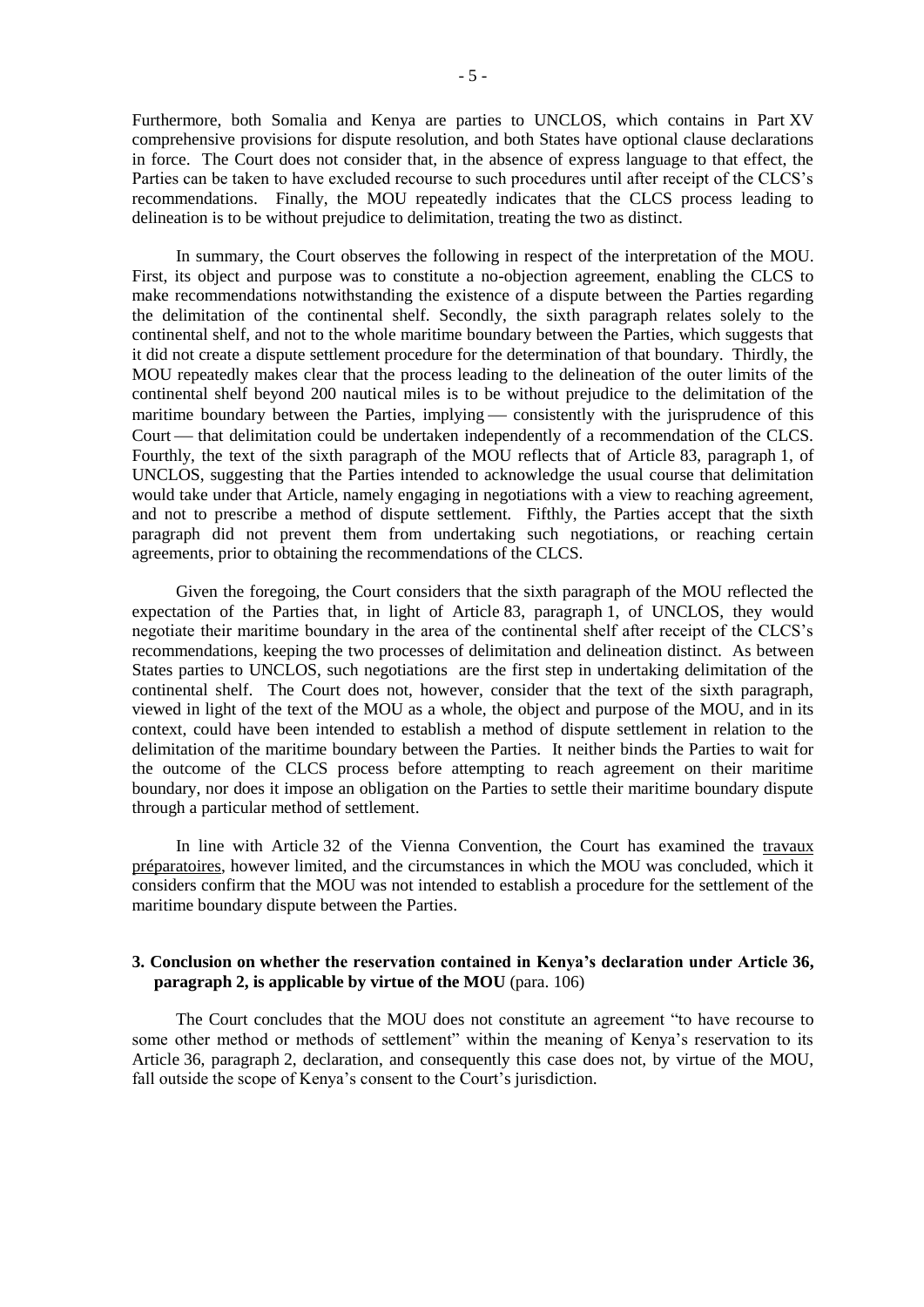# **B. Part XV of the United Nations Convention on the Law of the Sea**

(paras. 107-133)

The Court next considers whether Part XV of UNCLOS (entitled "Settlement of disputes") amounts to an agreement on a method of settlement for the maritime boundary dispute within the meaning of Kenya's reservation.

It first recalls that Part XV, entitled "Settlement of disputes", comprises three sections. Section 1 sets out general provisions regarding the peaceful settlement of disputes. It requires States parties to settle disputes concerning the interpretation or application of the Convention by peaceful means (Art. 279) but expressly provides that they are free to employ "any peaceful means of their own choice" (Art. 280). States parties may agree between themselves to a means of settlement that does not lead to a binding decision of a third party (e.g., conciliation). However, if no settlement has been reached by recourse to such means, either of those States parties may submit the dispute to the court or tribunal having jurisdiction under Section 2 of Part XV, unless their agreement to such means of settlement excludes the procedures entailing a binding decision in Section 2 (Art. 281, para. 1). Finally, while Article 282 makes no express reference to an agreement to the Court's jurisdiction resulting from optional clause declarations, it nevertheless provides that an agreement to submit a dispute to a specified procedure that applies in lieu of the procedures provided for in Section 2 of Part XV may not only be contained in a "general, regional or bilateral agreement", but may also be reached "otherwise".

The phrase "or otherwise" in Article 282 thus encompasses agreement to the jurisdiction of the Court resulting from optional clause declarations. Both Kenya and Somalia recognize this interpretation of Article 282 and agree that if two States have accepted the Court's jurisdiction under the optional clause with respect to a dispute concerning the interpretation or application of UNCLOS, such agreement would apply to the settlement of that dispute in lieu of procedures contained in Section 2 of Part XV. It is equally clear that if a reservation to an optional clause declaration excluded disputes concerning a particular subject, there would be no agreement to the Court's jurisdiction falling within Article 282, so the procedures provided for in Section 2 of Part XV would apply to those disputes, subject to the limitations and exceptions that result from the application of Section 3.

In the present case, however, the Court must decide whether Article 282 should be interpreted so that an optional clause declaration containing a reservation such as that of Kenya falls within the scope of that Article. The travaux préparatoires of UNCLOS make clear that the negotiators gave particular attention to optional clause declarations when drafting Article 282, ensuring, through the use of the phrase "or otherwise", that agreements to the Court's jurisdiction based on optional clause declarations fall within the scope of Article 282.

Article 282 should therefore be interpreted so that an agreement to the Court's jurisdiction through optional clause declarations falls within the scope of that Article and applies "in lieu" of procedures provided for in Section 2 of Part XV, even when such declarations contain a reservation to the same effect as that of Kenya. The contrary interpretation would mean that, by ratifying a treaty which gives priority to agreed procedures resulting from optional clause declarations (pursuant to Article 282 of UNCLOS), States would have achieved precisely the opposite outcome, giving priority instead to the procedures contained in Section 2 of Part XV. Consequently, under Article 282, the optional clause declarations of the Parties constitute an agreement, reached "otherwise", to settle in this Court disputes concerning interpretation or application of UNCLOS, and the procedure before this Court shall thus apply "in lieu" of procedures provided for in Section 2 of Part XV.

As previously noted, Kenya's acceptance of the Court's jurisdiction extends to "all disputes", except those for which the Parties have agreed to resort to a method of settlement other than recourse to the Court. In the present case, Part XV of UNCLOS does not provide for such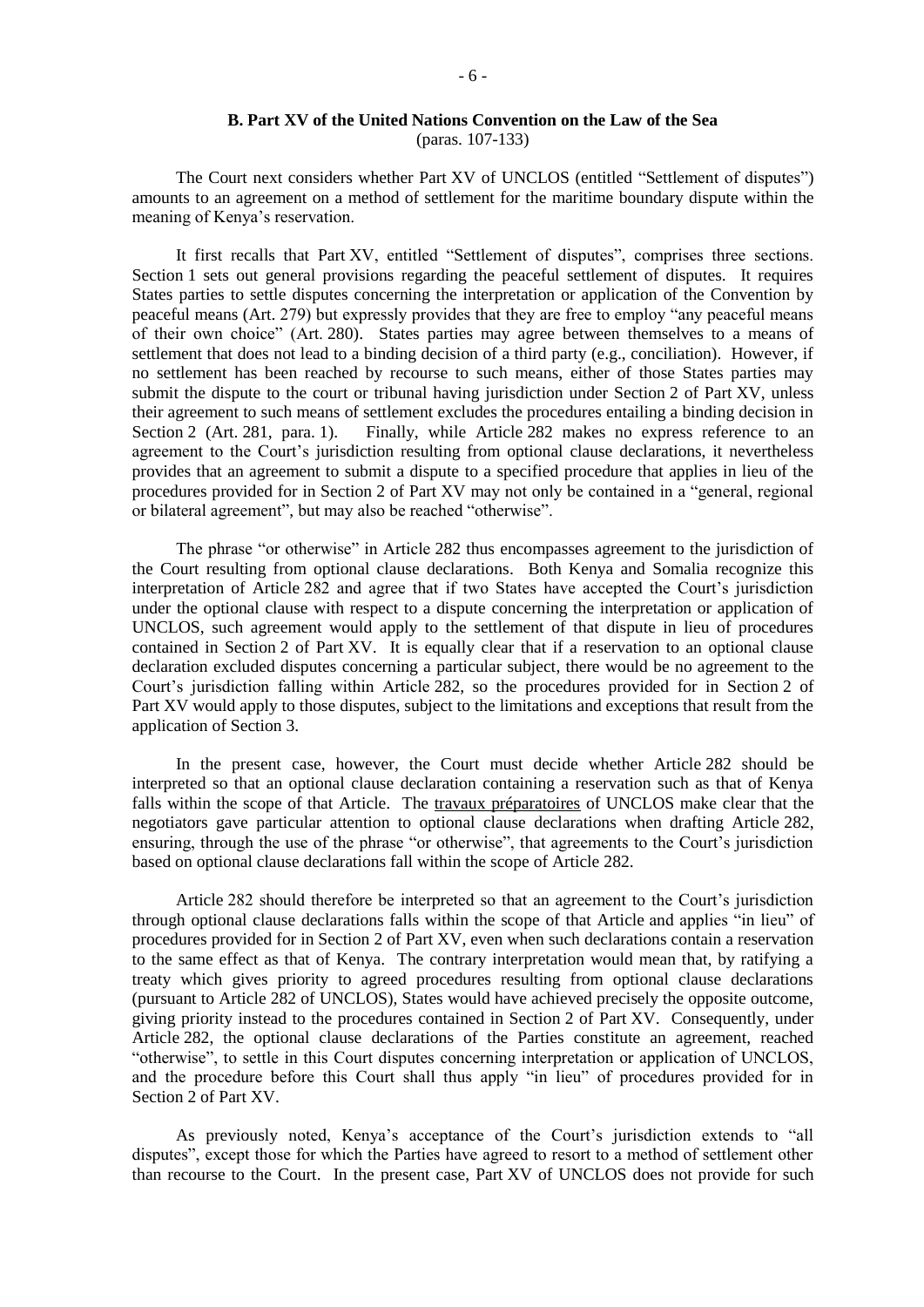other method of dispute settlement. Accordingly, this dispute does not, by virtue of Part XV of UNCLOS, fall outside the scope of Kenya's optional clause declaration.

A finding that the Court has jurisdiction gives effect to the intent reflected in Kenya's declaration, by ensuring that this dispute is subject to a method of dispute settlement. By contrast, because an agreed procedure within the scope of Article 282 takes precedence over the procedures set out in Section 2 of Part XV, there is no certainty that this intention would be fulfilled were this Court to decline jurisdiction.

### **C. Conclusion** (para. 134)

In light of the Court's conclusion that neither the MOU nor Part XV of UNCLOS falls within the scope of the reservation to Kenya's optional clause declaration, the Court finds that Kenya's preliminary objection to the jurisdiction of the Court must be rejected.

## **III. THE SECOND PRELIMINARY OBJECTION: THE ADMISSIBILITY OF SOMALIA'S APPLICATION** (PARAS. 135-144)

The Court then considers Kenya's preliminary objection to the admissibility of Somalia's Application. In support of its contention that the Application is inadmissible, Kenya makes two arguments.

First, Kenya claims that the Application is inadmissible because the Parties had agreed in the MOU to negotiate delimitation of the disputed boundary, and to do so only after completion of CLCS review of the Parties' submissions. The Court having previously found that the MOU did not contain such an agreement, it must also reject this aspect of Kenya's second preliminary objection.

Secondly, Kenya states that the Application is inadmissible because Somalia breached the MOU by objecting to CLCS consideration of Kenya's submission, only to consent again immediately before filing its Memorial. According to Kenya, the withdrawal of consent was a breach of Somalia's obligations under the MOU that gave rise to significant costs and delays. Kenya also contends that a State "seeking relief before the Court must come with clean hands" and that Somalia has not done so. The Court observes that the fact that an applicant may have breached a treaty at issue in the case does not per se affect the admissibility of its application. Moreover, the Court notes that Somalia is neither relying on the MOU as an instrument conferring jurisdiction on the Court nor as a source of substantive law governing the merits of this case. Thus, Somalia's objection to CLCS consideration of Kenya's submission does not render the Application inadmissible.

In light of the foregoing, the Court finds that the preliminary objection to the admissibility of Somalia's Application must be rejected.

# **IV. OPERATIVE PART** (PARA. 145)

For these reasons,

THE COURT,

(1) (a) by thirteen votes to three,

Rejects the first preliminary objection raised by the Republic of Kenya in so far as it is based on the Memorandum of Understanding of 7 April 2009;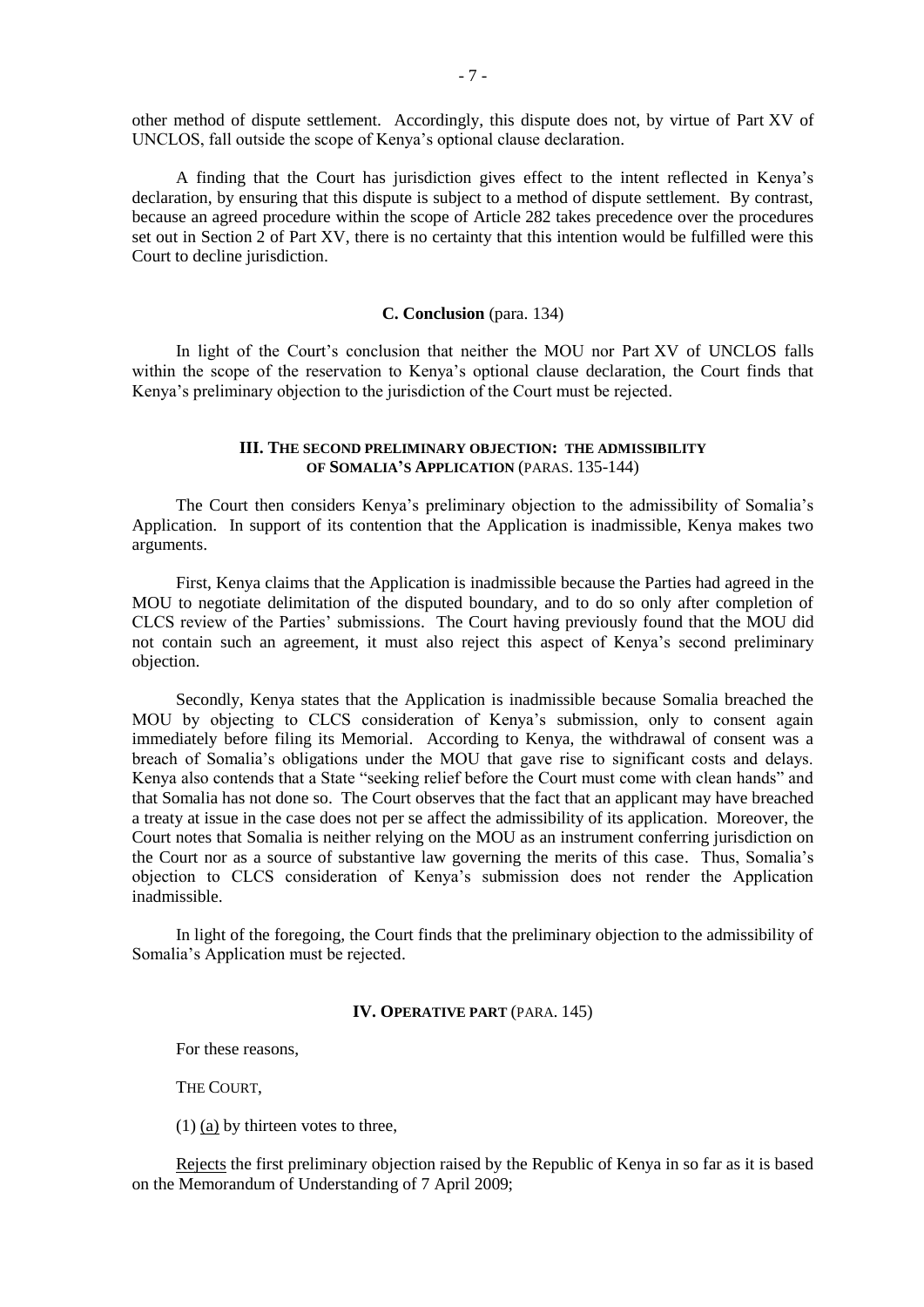IN FAVOUR: President Abraham; Vice-President Yusuf; Judges Owada, Tomka, Cançado Trindade, Greenwood, Xue, Donoghue, Gaja, Sebutinde, Bhandari, Crawford, Gevorgian;

AGAINST: Judges Bennouna, Robinson; Judge ad hoc Guillaume;

(b) by fifteen votes to one,

Rejects the first preliminary objection raised by the Republic of Kenya in so far as it is based on Part XV of the United Nations Convention on the Law of the Sea;

IN FAVOUR: President Abraham; Vice-President Yusuf; Judges Owada, Tomka, Bennouna, Cançado Trindade, Greenwood, Xue, Donoghue, Gaja, Sebutinde, Bhandari, Crawford, Gevorgian; Judge ad hoc Guillaume;

AGAINST: Judge Robinson;

(2) by fifteen votes to one,

Rejects the second preliminary objection raised by the Republic of Kenya;

IN FAVOUR: President Abraham; Vice-President Yusuf; Judges Owada, Tomka, Bennouna, Cançado Trindade, Greenwood, Xue, Donoghue, Gaja, Sebutinde, Bhandari, Crawford, Gevorgian; Judge ad hoc Guillaume;

AGAINST: Judge Robinson;

(3) by thirteen votes to three,

Finds that it has jurisdiction to entertain the Application filed by the Federal Republic of Somalia on 28 August 2014 and that the Application is admissible.

- IN FAVOUR: President Abraham; Vice-President Yusuf; Judges Owada, Tomka, Cançado Trindade, Greenwood, Xue, Donoghue, Gaja, Sebutinde, Bhandari, Crawford, Gevorgian;
- AGAINST: Judges Bennouna, Robinson; Judge ad hoc Guillaume.

Vice-President YUSUF appends a declaration to the Judgment of the Court; Judge BENNOUNA appends a dissenting opinion to the Judgment of the Court; Judges GAJA and CRAWFORD append a joint declaration to the Judgment of the Court; Judge ROBINSON appends a dissenting opinion to the Judgment of the Court; Judge ad hoc GUILLAUME appends a dissenting opinion to the Judgment of the Court.

\_\_\_\_\_\_\_\_\_\_\_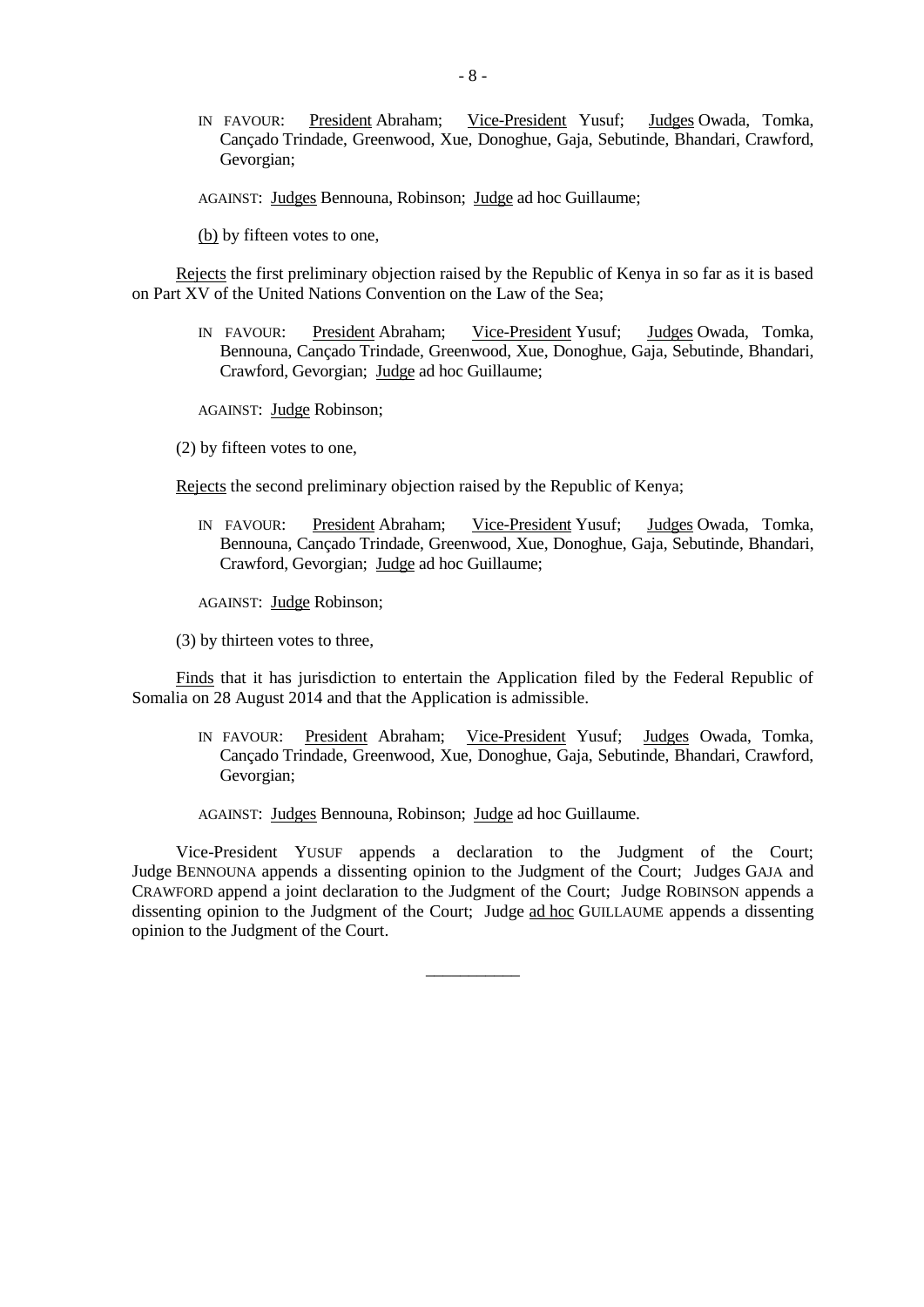## **Declaration of Vice-President Yusuf**

1. Vice-President Yusuf agrees with the Court's decision on the preliminary objections raised by Kenya and the reasoning that led the Court to its decision. Nevertheless, the circumstances in which the present dispute regarding the jurisdiction of the Court has arisen call for some observations to be made.

2. The Memorandum of Understanding ("MOU") in this case was drafted, as a matter of fact, by Ambassador Hans Wilhelm Longva of Norway in the context of assistance provided by Norway to African States, which enabled them to make submissions or submit preliminary information to the Commission on the Limits of the Continental Shelf ("CLCS") within the time-limits prescribed by the States parties to the UN Convention on the Law of the Sea.

3. Many African States lack the requisite geological, geophysical, and hydrological technical expertise to compile a submission to the CLCS; in this respect, Norway's assistance was invaluable. However, this technical assistance should be distinguished from the drafting and conclusion of the MOU, which is a legal and policy matter that could have easily been directly negotiated by the two neighbouring States.

4. More than 50 years after their independence, it is surprising that Somalia and Kenya are in dispute over an agreement that they neither negotiated nor drafted. International law in the twenty-first century is more important than ever; its effects pervade the daily lives of people throughout the world. As the scope of international law has increased, so too has the importance of ensuring that each State actively participates in the creation of international legal instruments and rules which affect its peoples and resources, and understands the obligations that it takes on.

5. No Government can afford today to put its signature to a bilateral legal instrument which it has neither carefully negotiated nor to which it has hardly contributed. This applies especially to African Governments, which, due to their painful historical experience with international legal agreements concluded with foreign powers, should pay particular attention to the contents of such agreements.

## **Dissenting opinion of Judge Bennouna**

In the case brought by Somalia concerning maritime delimitation in the Indian Ocean, the Court has rejected Kenya's first preliminary objection concerning the existence of another method of dispute settlement under paragraph 6 of the memorandum. The issue being one of interpretation of that paragraph, the Court referred to the general rule of interpretation enshrined in Article 31 of the Vienna Convention on the Law of Treaties. It lays down, as a starting point, the ordinary meaning of the terms of the treaty. But the Court proceeded differently and assumed that paragraph 6 was difficult to understand without an overall analysis of the context in which it should be interpreted, as well as its object and purpose. In doing so, the Court reversed the general rule of interpretation and reached the conclusion that the sixth paragraph did not constitute another method of settlement of the maritime dispute and therefore did not trigger Kenya's reservation. The reasoning by analogy between paragraph 6 and Article 83 of UNCLOS has led the Court to erroneous conclusions since these provisions are not comparable. In particular, unlike Article 83 of UNCLOS, paragraph 6 contains a precise time constraint. Ultimately, the Court has come to give a different meaning to the terms of the sixth paragraph which is unrelated to their ordinary meaning, holding that they do not establish a dispute settlement procedure likely to fall within the scope of Kenya's reservation.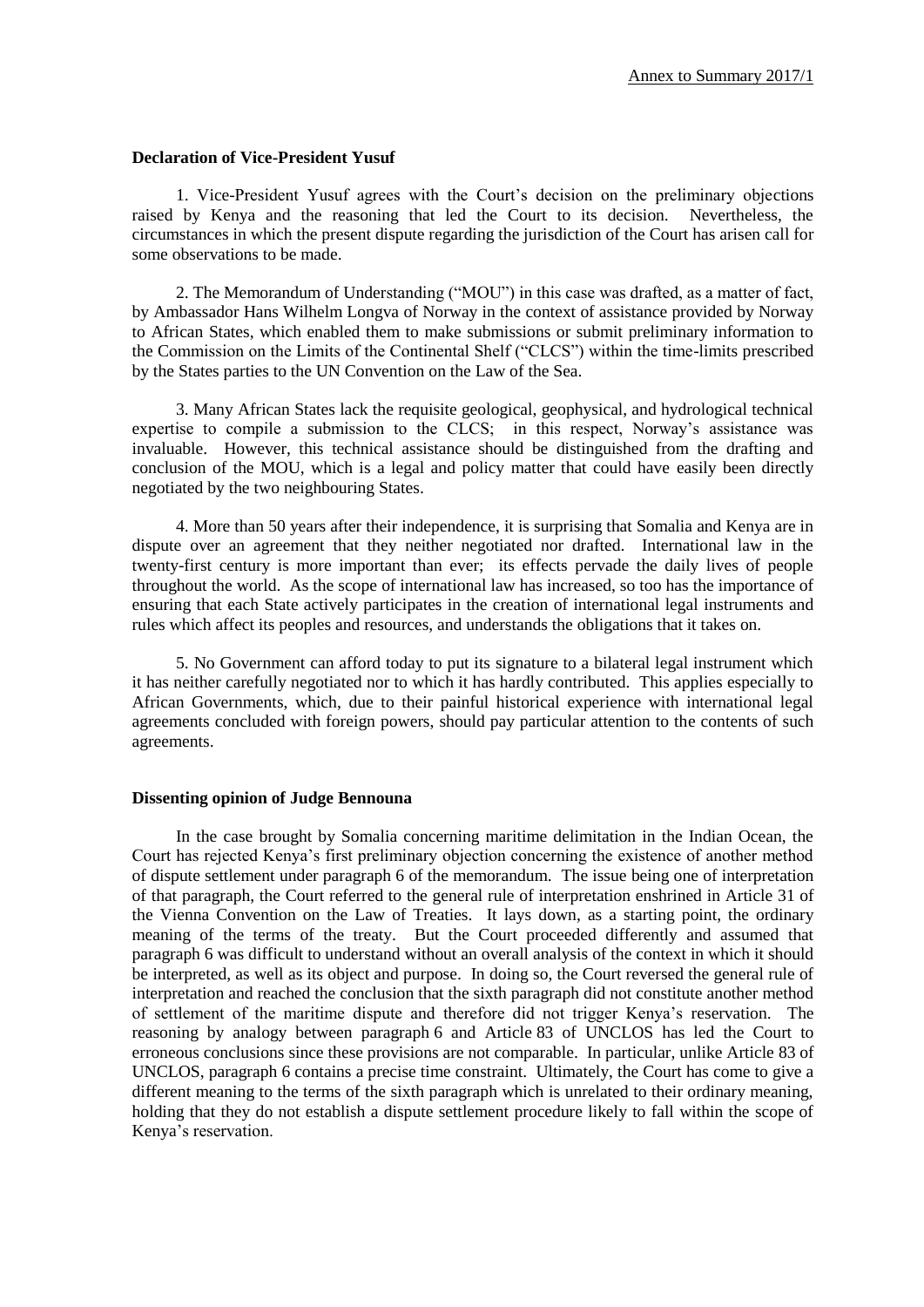Judges Gaja and Crawford disagreed with the reasons of the majority on issues of both jurisdiction and admissibility concerning the MOU.

On jurisdiction, they reasoned that paragraph 6 of the MOU, by setting an obligation to negotiate, would not affect the Court's jurisdiction unless it fell within Kenya's optional clause reservation*.* The words "other method . . . of settlement" in Kenya's reservation contemplate a method of resolving the dispute. But negotiations in good faith may not result in such a resolution. In order for negotiations to be caught by Kenya's reservation, either the Parties must have agreed to reach an agreement by negotiation (i.e., a pactum de contrahendo) or negotiation would have to be stipulated as the exclusive method of settlement. The Parties agree that paragraph 6 of the MOU does not impose an obligation to reach an agreement. Neither is there any ground for suggesting that the Parties intended to exclude resort to other methods of settlement if negotiations failed. Thus paragraph 6 was not caught by Kenya's optional clause reservation.

On admissibility, Judges Gaja and Crawford reasoned that paragraph 6 of the MOU bound each party to refrain from taking unilateral action to trigger dispute settlement before the CLCS had made its recommendation. However, the Parties were free to derogate from this time-limit, which they did in 2014 by commencing negotiations without reserving their position under paragraph 6. By doing so, they set aside the time-limit in paragraph 6, making the Application of Somalia admissible.

## **Dissenting opinion of Judge Robinson**

Judge Robinson disagrees with the majority's rejection of Kenya's first preliminary objection. However, the opinion focuses on the rejection of the second basis advanced by Kenya for its first preliminary objection since, in his view, it is more problematic because of the very serious implications it has for the interpretation and application of the carefully elaborated provisions of Part XV of UNCLOS.

Under Article 36, paragraph 2, of the Court's Statute, both Kenya and Somalia accepted the Court's jurisdiction subject to certain reservations. With regard to the reservation relevant to this case, Kenya accepted the Court's jurisdiction over all disputes other than: "Disputes in regard to which the parties to the dispute have agreed or shall agree to have recourse to some other method or methods of settlement".

Given this lucid and unambiguous text, Judge Robinson argues that it is wholly unreasonable for the majority to conclude that the optional clause declarations between Kenya and Somalia constitute an agreement that falls within the scope of Article 282 when Part XV of UNCLOS sets out in Article 287 other methods of settlement.

Judge Robinson takes issue with the numerical criterion — the majority's conclusion relies on the fact that "more than half of the then-existing optional clause declarations" contained the Kenyan-type reservation — used by the majority to determine whether the travaux préparatoires can be construed as excluding the Kenyan-type reservation. He suggests that what is required is a qualitative evaluation of the impact of Kenya's reservation on the optional clause declarations of both States and that the signal failure of the majority decision is its refusal to carry out such an evaluation. In his view, such an evaluation clearly shows that the consensual bond required for optional clause declarations to found the jurisdiction of the Court cannot take root in the environment created by Kenya's reservation and that, therefore, there is no agreed procedure within the terms of Article 282 of UNCLOS to be applied in lieu of the procedures in Part XV.